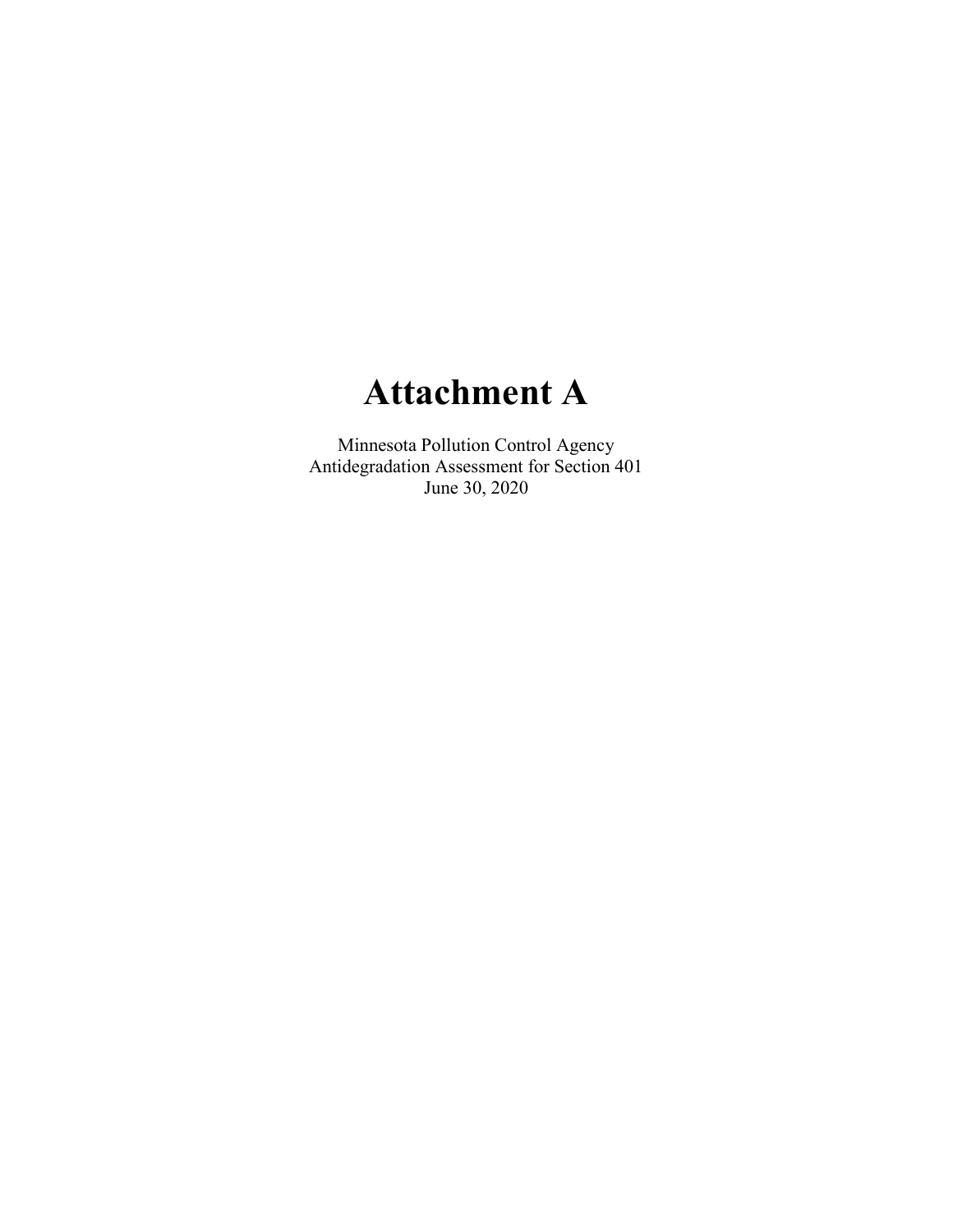# Minnesota Pollution Control Agency (MPCA) Antidegradation Assessment for Section 401 Water Quality Certification Applicants 7.18.17

# Northshore Mining Company Section 401 Certification Application June 30, 2020

In addition to completing the [Joint Application Form for Activities Affecting Water Resources in Minnesota,](http://www.bwsr.state.mn.us/wetlands/forms/MN_joint_appl_form.pdf) applicants whose proposed projects may require an MPCA Individual 401 Water Quality Certification for work in aquatic resources must also provide the information requested below. This will facilitate the MPCA's review of the proposed project for compliance with the antidegradation water quality standards (Minn. R. 7050.0250 to 7050.0335). Section 401 of the Clean Water Act requires any applicant for a federal license or permit to conduct an activity that may result in a discharge to waters of the United States to obtain certification from the state in which the discharge originates to ensure compliance with state water quality standards. The antidegradation assessment is not required for all projects; if you know that your project will qualify for a U.S. Army Corps of Engineers 404 General Permit or Letter of Permission (LOP), you do not need to fill out this form. If the information requested below is already provided in your Joint Permit Application (JPA), please indicate where.

## **Environmental Assessment Worksheet (EAW)/Environmental Impact Statement (EIS)**

*Identify whether an EAW or EIS was prepared (or will be required) for this project, and include the EAW/EIS process completion date.* 

The proposed project for which Northshore Mining Company ("NSM") seeks the MPCA's Section 401 Certification, and which is the subject of NSM's MVP-2015-02528-MMW Section 404 application ("Project Wetland Permit Application") to the U.S. Army Corps of Engineers ("USACE"), is the discharge of dredged and fill material directly impacting 280.24 acres of wetlands (includes diversion ditch), 8,570 lin. ft. of stream, and 29.57 acres of deepwater habitat ("Proposed Project"). Note that the impact estimates have been updated from the Project Wetland Permit Application based on subsequent discussions with the Corps and MPCA and are anticipated to be reconciled after review with USACE and MPCA. The Proposed Project is consistent with the preferred alternative identified and evaluated in the 1976 State Environmental Impact Statement (EIS) and the 1977 USACE EIS. On March 17, 2017, the Minnesota Department of Natural Resources (MNDNR) finalized its Needs Determination for NSM's Proposed Project. MNDNR's determination reads as follows:

*MNDNR has determined that preparation of a supplemental EIS for the proposed Mile Post 7 Railroad Realignment and Tailings Basin Progression Project is not required. The project does not appear to result in substantial changes that affect the potential significant adverse environmental effects of current and future tailings management through closure and reclamation. The project also does not appear to generate significant environmental effects that have not been considered in the previous EIS, nor would it significantly affect the availability of prudent and feasible alternatives with lesser environmental effects.*

The USACE is completing its NEPA evaluation at this time. For additional background information on the Proposed Project, please see Section 2 of the Project Wetland Permit Application (Attachment A). The amount of wetland impacts subject to review under MPCA's antidegradation program in each subwatershed are summarized below: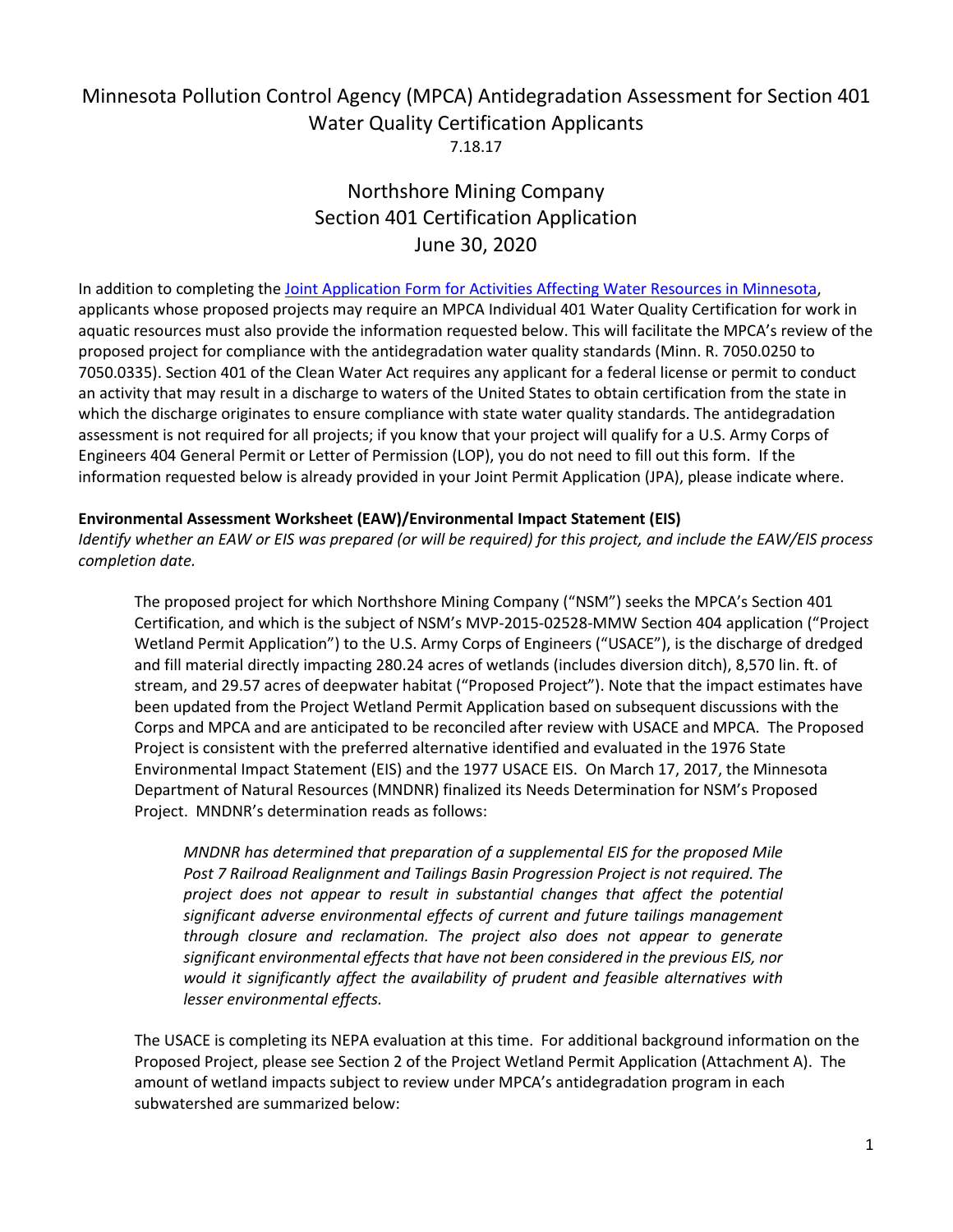|                           | Wetland | <b>Overall Wetland Condition Rating</b> |      |           |     |      |    |
|---------------------------|---------|-----------------------------------------|------|-----------|-----|------|----|
| Subwatershed              | Impact  | High                                    |      | Moderate  |     | Low  |    |
|                           | Area    | Area (ac)                               | %    | Area (ac) | %   | Area | %  |
|                           | (ac)    |                                         |      |           |     | (ac) |    |
| <b>Beaver River</b>       |         |                                         |      |           |     |      |    |
| Subwatershed Direct       | 13.56   | 1.36                                    | 10%  | 12.20     | 90% | 0    | 0% |
| Impacts                   |         |                                         |      |           |     |      |    |
| East Branch Beaver        |         |                                         |      |           |     |      |    |
| <b>River Subwatershed</b> | 263.66  | 141.00                                  | 53%  | 122.66    | 47% | 0    | 0% |
| direct Impacts            |         |                                         |      |           |     |      |    |
| Little 39 Creek           |         |                                         |      |           |     |      |    |
| Subwatershed Indirect     | 3.02    | 3.02                                    | 100% | 0         | 0%  | 0    | 0% |
| <b>Impacts</b>            |         |                                         |      |           |     |      |    |
| Total                     | 280.24  | 145.38                                  | 52%  | 134.86    | 48% | 0.00 | 0% |

#### **Analysis of Non-Preferred Alternatives That Avoid and Minimize Degradation**

*Describe prudent and feasible alternatives that would minimize degradation and avoid or minimize surface water impacts (such as wetlands, lakes, streams, etc.). An analysis of each alternative must include a description of how impacts to surface waters are avoided and/or minimized, and include information on any design considerations and constraints, expected performance, construction, operation, and maintenance costs, and reliability for each alternative.* 

NSM considered several alternatives to minimize direct and indirect impacts to wetlands and streams in an updated alternatives analysis most recently provided to the USACE on November 7, 2019, later supplemented with additional information on May 6, 2020, both of which are included with this document as Attachment B. That analysis suggests the proposed project location as the LEDPA. USACE's Project Manager Ryan Malterud explained by email on June 5, 2020 the following: "As I said the 404(b)(1) Guidelines is a substantive process that results in LEDPA determination. We have not made that official determination at this time. However, we have been pursuing tribal consultation and SHPO coordination under the assumption that the Mile Post 7 site will be the LEDPA in order to expeditiously move the permitting process along. There is always a possibility that those things would need to be done if a different LEDPA is identified. I also pointed out that if we were feeling a different alternative was more likely to be the LEDPA we would have communicated that with you already." Therefore, for the purposes of consultation with MPCA for the 401 Certification process, the same Mile Post 7 alternative that was presented in the original application should be used during MPCA's review.

#### **Preferred Alternative**

*Provide a description of and justification for the preferred alternative, and verify that the preferred alternative is the least degrading prudent and feasible alternative for surface water. Note: Information in Attachment C of the Joint Application Form for Activities Affecting Water Resources in Minnesota (Application) may be used to help determine if the preferred alternative, relative to other available prudent and feasible alternatives, is appropriate.*

Please see the *Alternatives Analysis* included with this document as Attachment B for a complete evaluation. Section 6.1 of the *Alternatives Analysis* highlights the basis for choosing the preferred alternative as follows: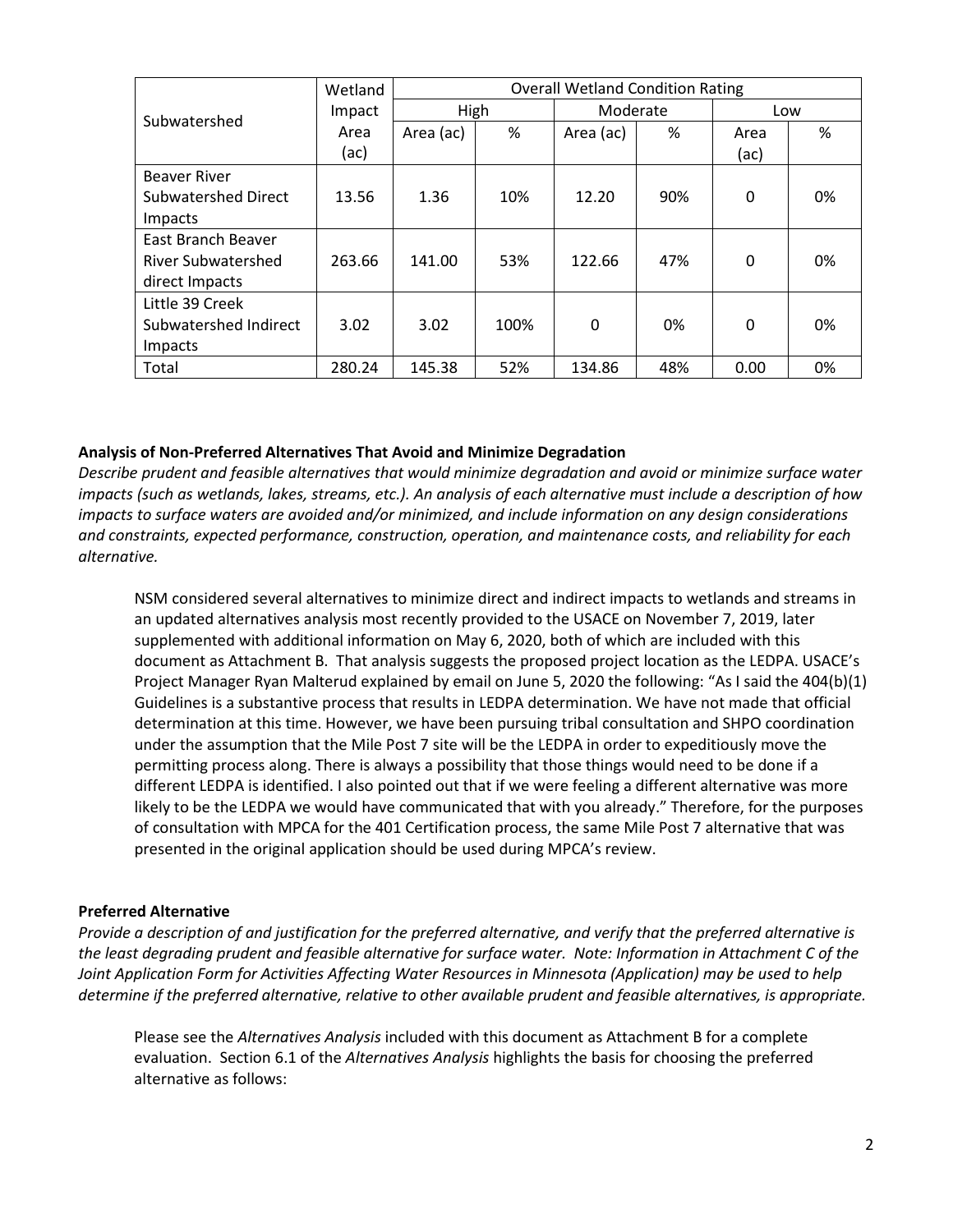*The proposed project has suitable tailings storage capacity and sufficient Plant Aggregate for construction of the dams for which suitable geology and adequate existing integrity is present to support future development. All necessary infrastructure is in place to operate the proposed basin except the need for relocating the rail line for transport of dam building Plant Aggregate. The water supply source and delivery infrastructure are also in place. There would be no impacts to public infrastructure such as roads, transmission lines, or pipelines. The proposed project is expected to directly impact 280.24 acres of wetlands and 29.57 acres of deepwater habitats along with 8,570 linear feet of streams. The stated wetland impacts include impacts to the diversion ditch/Wetland 17b constructed following Section 404 approval and Section 401 certification in 2005. The diversion ditch was delineated as Wetland 17b and the project will impact 3.27 acres. The 2005 permit authorizations allowed for the construction of 0.57 acre of the diversion ditch within forested, shrub, and shallow marsh wetlands, for which wetland mitigation was provided for 0.34 acre via the use of 0.34 acre of wet meadow, shrub, forested, and shallow marsh wetland bank credits from the Cliffs Embarrass River Wetland Bank located in Bank Service Area 1. No trout streams would be impacted and no stream diversions would be required. No state-listed species or habitats of biodiversity significance would be impacted by the project.*

#### **Beneficial Uses**

*Describe the current existing beneficial uses of the surface waters impacted by the project and how the beneficial uses will be protected during and after the project. Review Minnesota Rules 7050. 0410-0430 for the classification that fits the existing beneficial uses of the waters impacted by your project. <https://www.revisor.mn.gov/rules/?id=7050>*

Wetlands that will be physically altered by the Proposed Project are not listed under Minnesota Rules, part 7050.0470. Accordingly, as unlisted wetlands, they are classified under Minnesota Rules, part 7050.0425 as Class 2D, 3D, 4C, 5, and 6 waters and are protected for the designated beneficial uses associated with each class. Streams that will be physically altered by the Proposed Project are listed on the *Beneficial Use Designations for Stream Reaches: Lake Superior – South Watershed (MPCA, 2017)* as follows:

| <b>Reach Name and Description</b>                   | <b>AUID</b>  | <b>Uses</b>               |
|-----------------------------------------------------|--------------|---------------------------|
| Unnamed creek (Little Thirtynine Creek Tributary) - | 04010102-B52 | 1B, 2Ag, 3B, 4A, 4B, 5, 6 |
| Little Thirtynine Cr to T56 R8W S29, south line     |              |                           |
| Unnamed creek (Big Thirtynine Creek Tributary) -    | 04010102-B53 | 1B, 2Ag, 3B, 4A, 4B, 5, 6 |
| Big Thirtynine Cr to T56 R8W S29, south line        |              |                           |
| Unnamed creek (Big Thirtynine Creek Tributary) -    | 04010102-B54 | 2Bg, 3C, 4A, 4B, 5, 6     |
| T56 R8W S32, north line to Unnamed Cr               |              |                           |

In addition, per Minn. Rule 7050.0410 *LISTED WATERS*, the three reaches identified above are listed in Minn. Rule 7050.0470 which means they are also classified as Class 3C waters. There are no known existing uses in the wetlands or streams beyond those protected by these classes.

In March 2016, the MNDNR removed the above-listed remnant tributaries of Big and Little Thirtynine Creeks from the list of designated trout streams, because the channels were no longer tributaries to the existing Big and Little Thirtynine Creeks. The flow that remains in them continues to travel toward the tailings basin, where water impounds against one side of the railroad grade that forms the western boundary of the tailings basin. In July 2016, the MNDNR also removed the remnant tributaries from the Public Waters Inventory.

Existing beneficial uses of the wetlands and streams that will be physically altered will be maintained and protected via compensatory mitigation, in accordance with Minnesota Rules, part 7050.0265 subpart 3.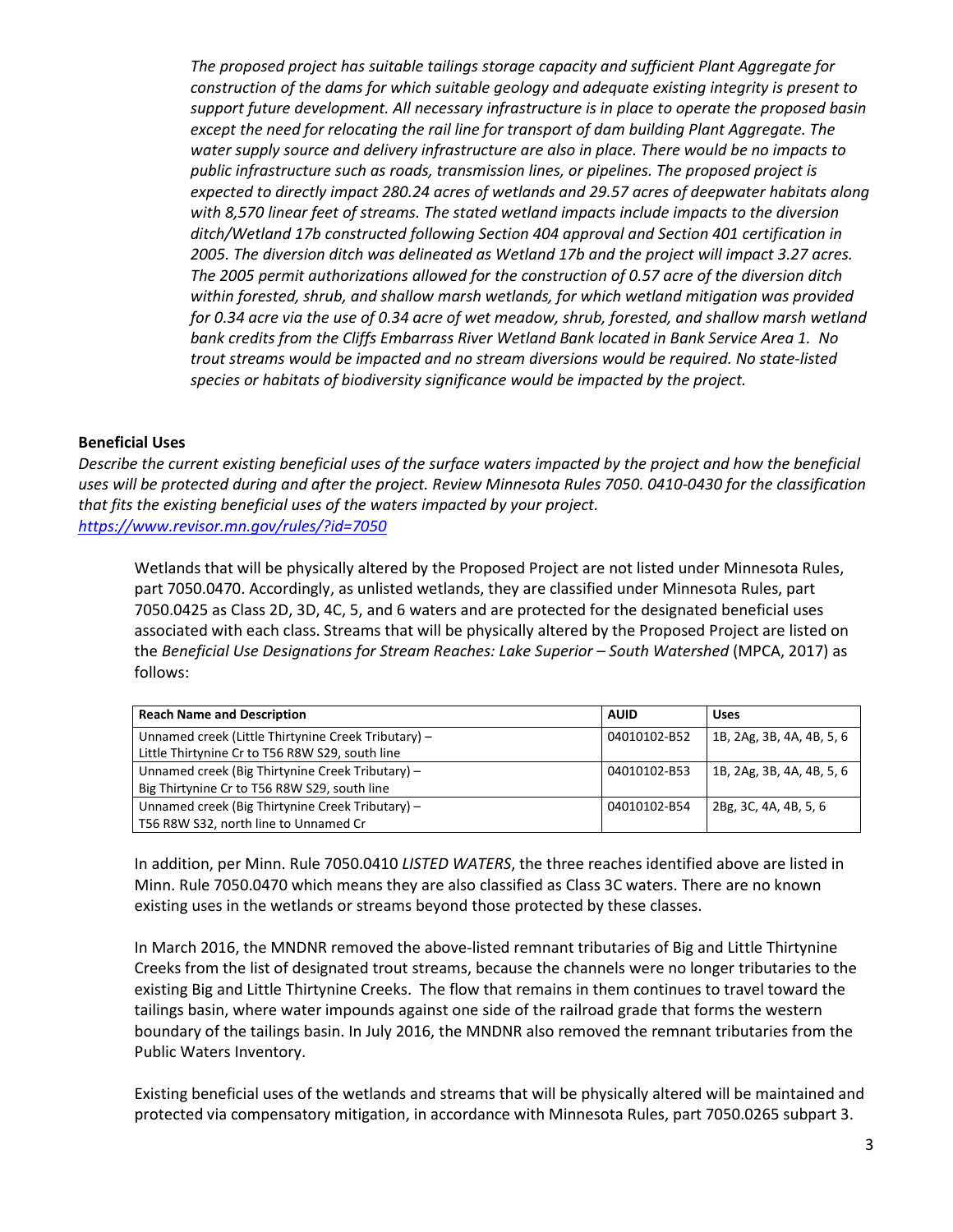NSM is proposing compensatory mitigation involving the purchase of wetland credits and restoration of degraded streams. Please see Section 7.4 of the Project Wetland Permit Application (Attachment A) for details regarding the plan for compensatory mitigation for wetlands, and for the information required by Minnesota Rules, part 7050.0285 subpart 2.B thru 2.E pertaining to surface waters in which mitigation will occur. A compensatory stream mitigation plan was submitted separately to MPCA on June 30, 2020. Note that MNDNR's WCA authorization for this project has required mitigation for the remnant stream features as wetlands and not as streams.

Please also see the April 2020 *Watershed Assessment* provided for download to the MPCA on May 1, 2020, which provides a more in-depth evaluation and discussion of the current watershed setting and overall effects to the watershed as a result of the proposed project.

#### **Indirect Impacts**

*Where partial alteration of a surface water will occur, describe the potential indirect impacts to the remaining surface water, and the potential impact to nearby wetlands, stream, lakes, etc. When the entire function/acreage of a surface water is lost, describe the impacts to nearby wetlands, streams, lakes, etc. Indirect impacts can include changes in hydrology, aquatic species health or population, changes in vegetation or macroinvertebrate (bug) populations, etc.* 

Since submittal of the Project Wetland Permit Application, NSM has further refined its analysis of the watershed and proposed impacts which are most accurately described in the April 2020 *Watershed Assessment*, provided for download to the MPCA on May 1, 2020. NSM anticipates providing an addendum to its application to update a final reconciliation of proposed wetland and stream impacts. The above and any other required updates will be included in that addendum. Indirect impacts are discussed in the April 2020 *Watershed Assessment*. Specifically, see the following sections:

- Section 5.2.4 Indirect Impacts to Streams, Rivers, Ditches, Streamflow, and Floodplains in the Beaver River subwatershed
- Section 5.3.5 Indirect Impacts to Streams, Rivers, Ditches, Streamflow, and Floodplains in the East Branch Beaver River subwatershed
- Section 6.1.2 Indirect Impacts to wetland resources in the Beaver River subwatershed
- Section 6.2.2 Indirect Impacts to wetland resources in the Each Branch Beaver River subwatershed
- Section 7.1.2 Indirect Impacts to lakes and deepwater habitat in the Beaver River subwatershed
- Section 7.2.2 Indirect Impacts to lakes and deepwater habitat in the Each Branch Beaver River subwatershed
- Section 8.5 Indirect Impacts to Biological Resources

An *Indirect Wetland Impact Monitoring Plan* was also included as Appendix G in the April 2020 *Watershed Assessment*.

#### **Loading and Degradation to Surface Waters**

*Describe any anticipated net increases in loading and other causes of degradation expected in surface waters that are not directly filled or dredged when your proposed project preferred alternative is fully implemented.* 

No new or increased discharges to surface waters authorized under other permit programs will be required to support the Proposed Project. There are no Prohibited Outstanding Resource Value Waters (per Minn. R. 7050.0335, Subp 3.) that will be affected by this project. Lake Superior the only listed Restricted Outstanding Resources Value Water under Minn. R. 7050.0335 Subp. 1.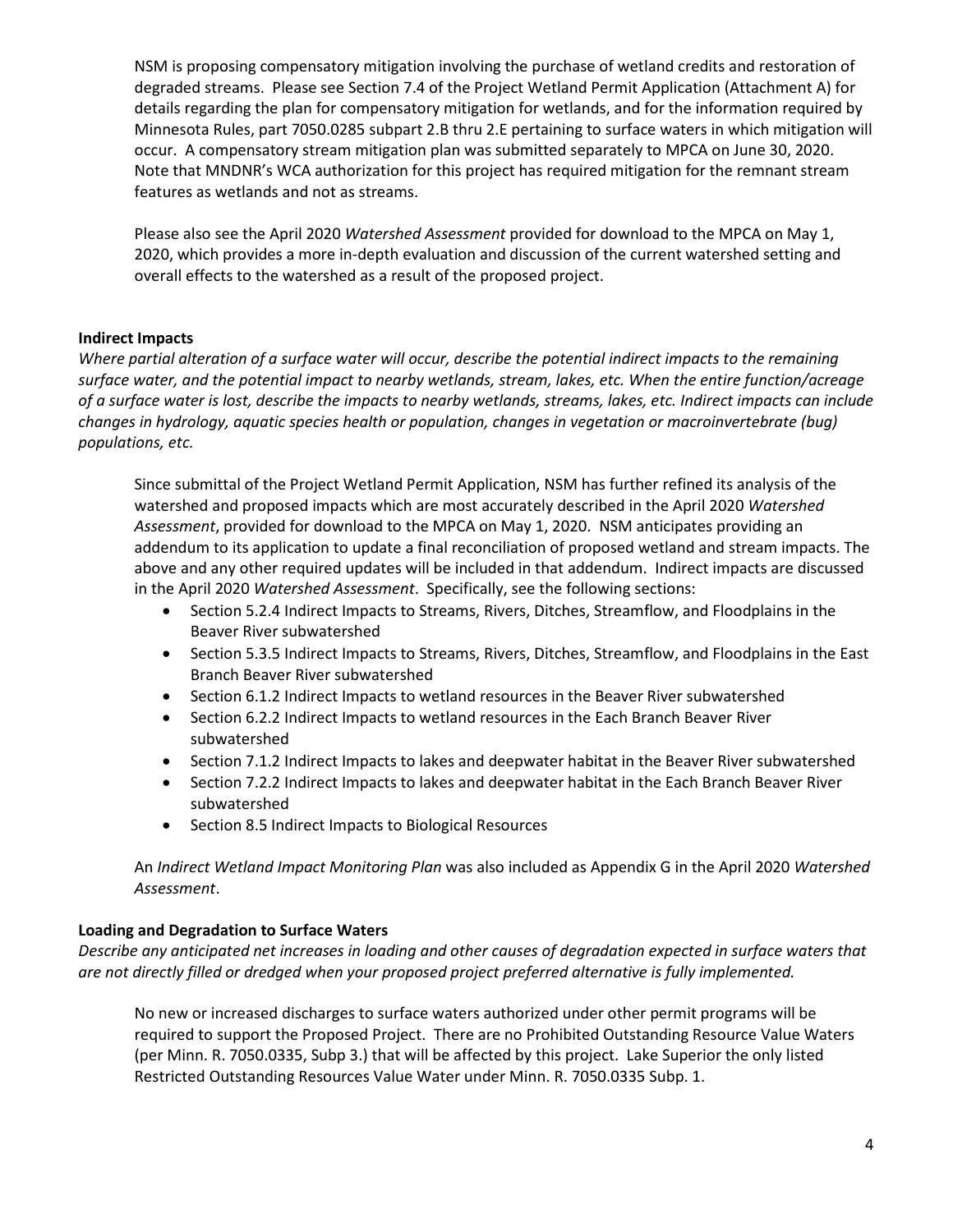The Proposed Project will result in watershed changes within the Beaver River HUC10 watershed, which eventually drains to Lake Superior. Approximately 1.8 square miles of drainage area that was previously diverted to the East Branch Beaver River at the onset of the tailings basin construction in the late-1970s will become part of the tailings basin subwatershed, where its flow will ultimately be routed to the Beaver River as it was in pre-settlement conditions. Rainfall and runoff within the 7.1 square mile tailings basin will be utilized in the NSM operations or will be discharged through the WTP, as is currently the case. The watershed area draining to the East Branch Beaver River will be reduced to 48.4 square miles, which is a 0.2 percent decrease from historic conditions, or a 4 percent increase from current conditions. Therefore, the relatively small change of watershed area due to the Proposed Project (<7%).<sup>1</sup> is not anticipated to adversely affect the natural hydrology of the streams, and will maintain geomorphology, water quality, connectivity and biology.

For areas that are not already covered under NSM's existing NPDES Permit, NSM will also apply for coverage under the construction stormwater general permit for effective control of any sediment generated as part of the Proposed Project.

Please also see the April 2020 *Watershed Assessment* which was provided for download to the MPCA on May 1, 2020 and provides a more in-depth evaluation and discussion of overall effects to the watershed as a result of the proposed project.

#### **Water Quality Comparison Before and After Project**

*Compare and describe the existing water quality at the project site with the anticipated water quality after the project is fully complete and operational. If the surface area of a water resource will be completely filled, this step is not necessary, but must be addressed in the Mitigation Plan below.* 

No new or increased discharges to surface waters authorized under other permit programs will be required to support the Proposed Project. For all direct and indirect impacts associated with physical alteration of wetlands and streams, NSM is proposing to provide compensatory mitigation, as described in the Mitigation Plan, below.

The Lower Beaver River and East Branch Beaver River are listed as designated trout streams, and understood to be high-quality waters as defined in Minnesota Rules part 7050.0255 subp. 21. The Project is not expected to alter existing water quality in these streams, because there will be no Project discharges to these waters. The change in watershed area (<7%, as described above) will not adversely affect the natural hydrology of the streams, and will maintain geomorphology, water quality, connectivity and biology, based on the 10% threshold in the MnDNR 2016 Definitions and Thresholds for Negative Impacts to Surface Waters<sup>1</sup>.

Lake Superior, located downstream of the Project, is designated as a restricted outstanding resource value water in Minn. R. part 7050.0335 subp. 1. The 7% diversion of flow from the East Branch Beaver River watershed will become the 1% of flow added to the Lower Beaver River watershed, both of which meet approximately 5 miles downstream before discharging to Lake Superior. Therefore, no changes are anticipated to affect the existing water quality necessary to maintain and protect the exceptional characteristics for which Lake Superior was designated.

 $1$  Based on DNR research, a less than 10% change in stream hydrologic regime is not likely to be detectable. Minnesota Department of Natural Resources. 2016. Report to the Minnesota State Legislature: Definitions and Thresholds for Negative Impacts to Surface Waters. January 2016.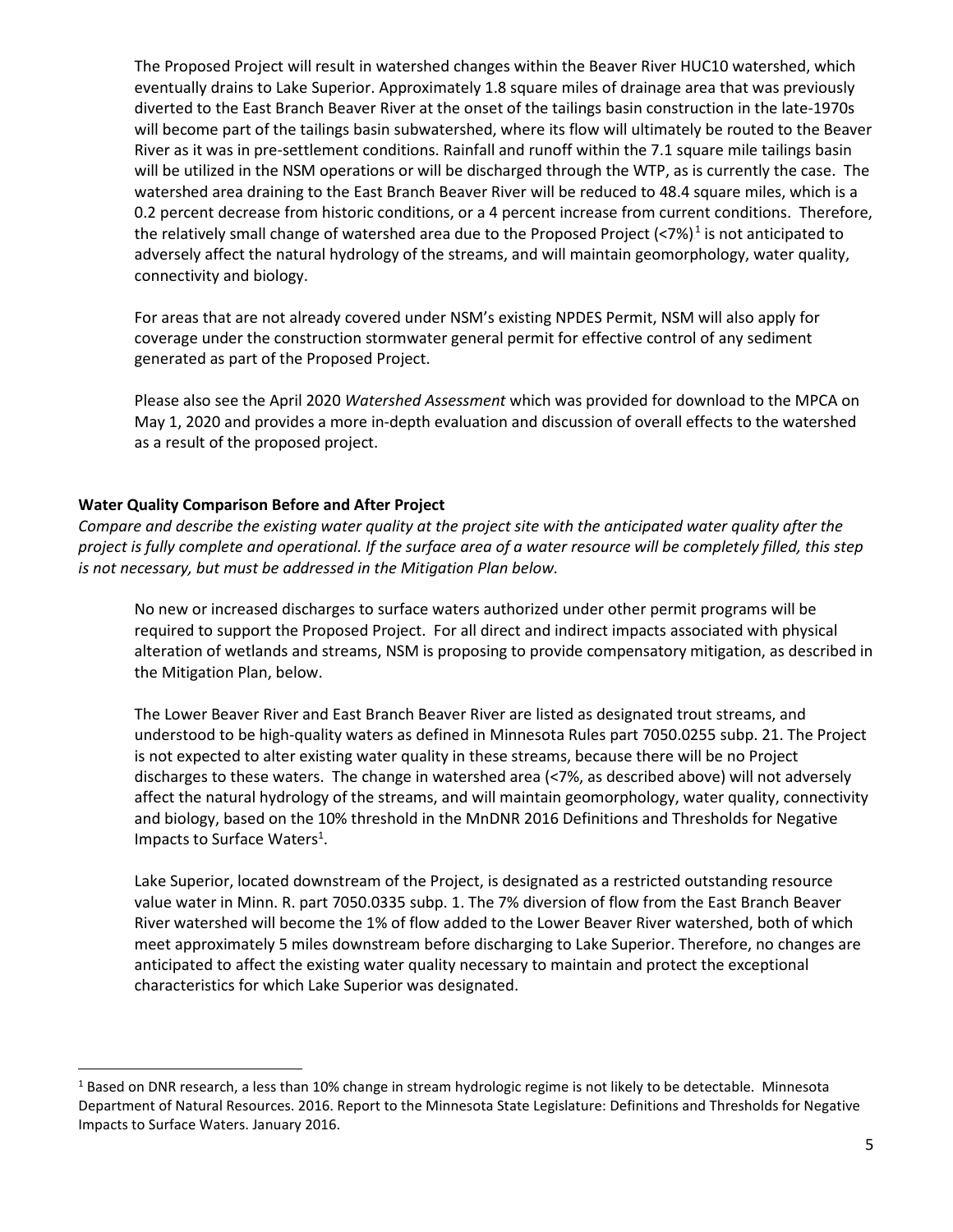Please also see Section 9.0 of the April 2020 *Watershed Assessment* which was provided to MPCA for download on May 1, 2020 and provides a more in-depth evaluation and discussion of overall water quality effects to the watershed as a result of the proposed project.

### **Comparison of Existing and Expected Economic Conditions and Social Services**

*Provide a comparison of existing and expected economic conditions and social services when the proposed project (preferred alternative) is fully implemented. Include description of economic gains or losses attributable to the proposed activity; contribution to social services; prevention/remediation of environmental or public health threats; trade-offs between environmental media; the value of the water resources; and other relevant environmental, social, and economic impacts of the proposed activity.* 

The Proposed Project will allow mining and processing to continue for the life of the Peter Mitchell ore body, which is projected to have ore reserves for several decades, generating beneficial economic and social effects by sustaining the facility production and associated jobs and tax revenue. NSM began operation in the 1950s and has operated nearly continuously since that time. NSM produces approximately 6 million long tons of iron ore pellets annually for North American steel mills located in the eastern United States. NSM is a major contributor to northeastern Minnesota's economy, providing approximately 567 jobs and over \$78.6 million dollars in yearly employment costs. NSM annually spends over \$300 million dollars in state and local taxes and millions of additional dollars in equipment, goods, and services purchased from Minnesota companies. Currently, NSM is one of the largest private sector employers in St. Louis and Lake Counties.

## **Description of the Mitigation Plan**

If the applicant will mitigate the project's permanent surface water impacts via an approved wetland bank AND the mitigation is type-for-type AND located in the same major watershed [\(https://www.pca.state.mn.us/water/watersheds\)](https://www.pca.state.mn.us/water/watersheds) the applicant does not need to complete this portion.

*Using the project information provided above, describe how the proposed compensatory mitigation will replace existing uses and maintain the current level of water quality at the proposed project site (e.g. wetland types, replacement ratio, water monitoring data if available).* 

NSM plans to use credits from the EIP Lake Superior Bank (Account S7700-1609) for satisfying compensatory mitigation requirements of Minnesota Rule 7050.0265. The EIP Lake Superior Bank credits are based on a mix of restoration as well as enhancement. The enhancement was recognized by the US Army Corps of Engineers as well as the Board of Soil and Water Resources because of the watershed-scale of the project that is expected to provide improved hydrology, ecologic functional lift, habitat, and water quality improvements.

Compensatory mitigation for the physical alteration of streams is proposed through the restoration of degraded streams. A compensatory stream mitigation plan was submitted separately to MPCA on June 30, 2020.

*Describe how the compensatory mitigation will be maintained and the monitoring activities that will be conducted to ensure the proposed mitigation is viable. Include a timeline for reporting progress and an intervention/remediation plan to be implemented if the mitigation fails.* 

Compensatory mitigation for physical alteration of wetlands is proposed through debit of credits from a wetland bank as detailed in Section 7.4 of the Project Wetland Permit Application (Attachment A), thus no maintenance or monitoring is required.